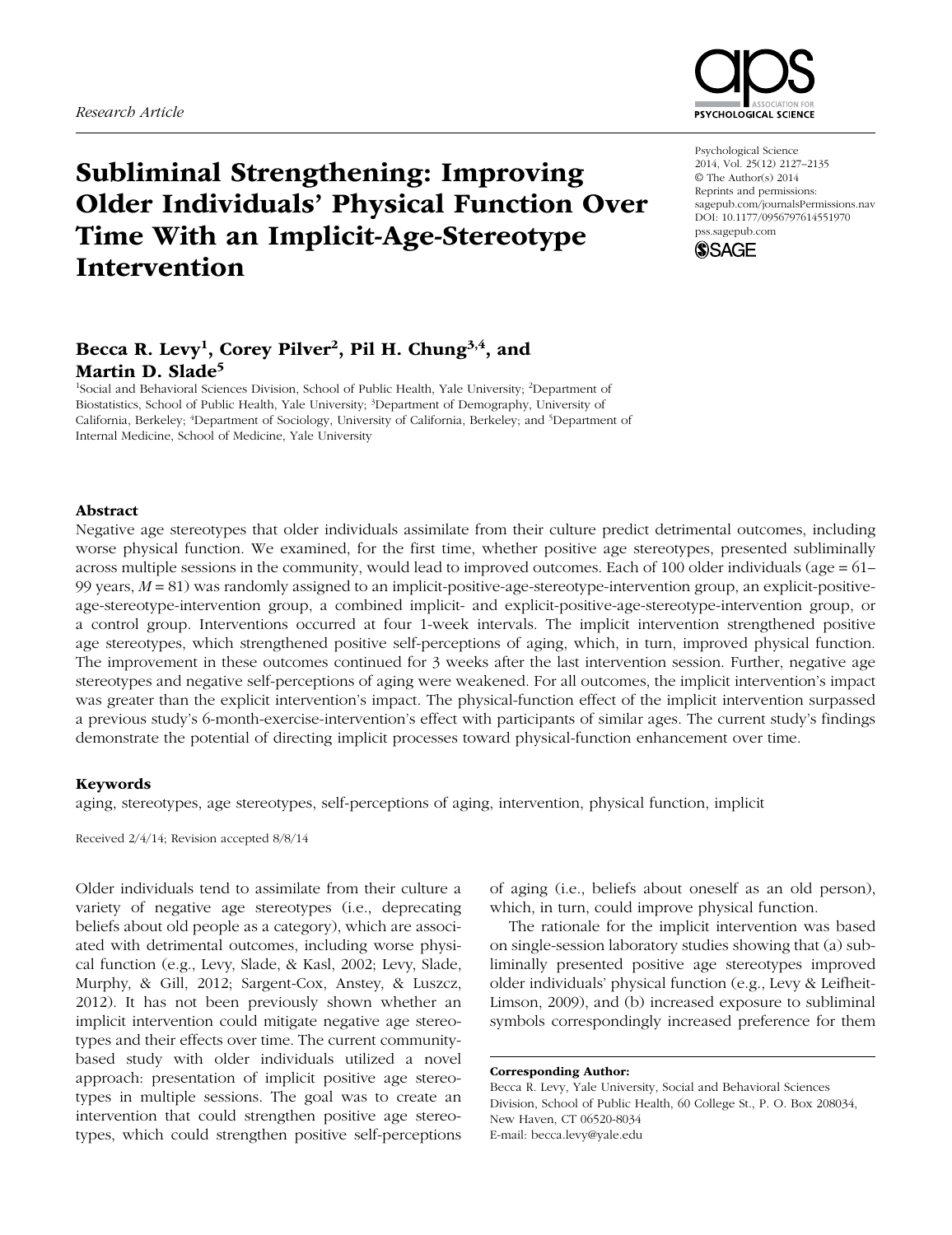(Murphy, Monahan, & Zajonc, 1995). Building on these findings, we examined whether an implicit-positive-agestereotype intervention presented four times, each 1 week apart, could benefit older individuals' physical function 3 weeks after the last intervention session.

An additional goal of the current study was to explore the process by which an implicit-positive-age-stereotype intervention could potentially improve age stereotypes, self-perceptions of aging, and physical function over time. In order to accomplish this goal, we considered three questions. The first was whether an implicit-stereotype intervention would influence these outcomes more strongly than an explicit-stereotype intervention. We expected that it would because the implicit approach may be able to circumvent the internalized negative age stereotypes that tend to predominate over the positive ones (Levy, 2009), whereas the explicit approach may be thwarted by cognitive strategies that preserve existing beliefs (e.g., Dasgupta & Greenwald, 2001). These premises were supported by a single-session study in which an implicit-positive-age-stereotype intervention improved older participants' memory performance, but an explicitpositive-false-feedback intervention showed no effect (Levy, 1996). The explicit intervention might have failed because it did not change participants' age stereotypes. In the current study, the explicit-positive-age-stereotype intervention was based on a single-session consciousimagery technique that successfully reduced negative gender stereotypes (Blair, Ma, & Lenton, 2001).

The second question we considered was whether an implicit-positive-age-stereotype intervention would diminish negative age stereotypes and negative self-perceptions of aging. It is known that older individuals tend to hold contradictory positive and negative age stereotypes (e.g., "the old are wise" and "the old are senile") and that either type of stereotype can be activated by matchingvalence implicit interventions (e.g., Levy & Leifheit-Limson, 2009; Meisner, 2012). Yet it is not known whether an implicit-positive intervention could counter negative age stereotypes, as well as negative self-perceptions of aging. We expected that the implicit reinforcement of positive age stereotypes over time would challenge the premises (e.g., old-age debilitation) of negative age stereotypes and negative self-perceptions of aging and, therefore, diminish their negativity.

The third question we considered was whether selfperceptions of aging would mediate an implicit-positiveage-stereotype intervention's potentially favorable influence on outcomes. Two conflicting theories relate to this question. According to ideomotor theory, a successful implicitpositive-age-stereotype intervention would directly affect behaviors (James, 1896; Shin, Proctor, & Capaldi, 2010). In contrast, stereotype-embodiment theory posits that self-perceptions of aging would mediate the influence of age stereotypes (Levy, 2009). Evidence supporting stereotype-embodiment theory comes from single-session experiments showing that age stereotypes influenced behavior only among, or more strongly among, older individuals, for whom the stereotypes were self-relevant, in contrast to younger individuals, for whom the stereotypes were self-irrelevant (e.g., Levy, 2009; Marques, Lima, Abrams, & Swift, 2014; Meisner, 2012). In those studies, unlike the current one, self-perceptions of aging were not examined as part of the process.

In the present study, we made three predictions regarding the influence of an implicit-positive-age-stereotype intervention on older individuals. First, this intervention would strengthen positive age stereotypes and positive self-perceptions of aging, and improve physical function; further, these effects would be greater than those resulting from an explicit-positive-age-stereotype intervention. Second, it would weaken negative age stereotypes and negative self-perceptions of aging. Third, it would strengthen positive age stereotypes, which would strengthen positive self-perceptions of aging, which would, in turn, improve physical function.

## Method

## *Participants*

The study cohort consisted of 100 individuals who were 60 years or older, able to read and write English, and able to commit to weekly sessions held over 2 months. Participants ranged in age from 61 to 99 years (*M* = 81,  $SD = 10$ ). In most cases, they were female (78%), highschool graduates (89%), and White (83%). Fifteen percent identified themselves as African American, 4% identified themselves as Hispanic, and 2% identified themselves as both. These factors, along with baseline assessments of physical function, did not significantly differ among the intervention groups. This suggests that the randomization procedure was successful.

## *Procedure*

Participants were recruited by means of fliers distributed throughout housing complexes in greater New Haven, Connecticut. To increase ecological validity, we conducted the study in a quiet room in each participant's complex. Participants were interviewed at seven time points over 8 weeks and exposed to the intervention once a week from Weeks 2 through 5. Follow-up measurements occurred at Weeks 5, 6, and 8; the 7th week was omitted, in order to extend the time preceding the last follow-up. The 4-week timing of the intervention was based on two factors: single-session studies showing that greater exposure to implicit stimuli increased their impact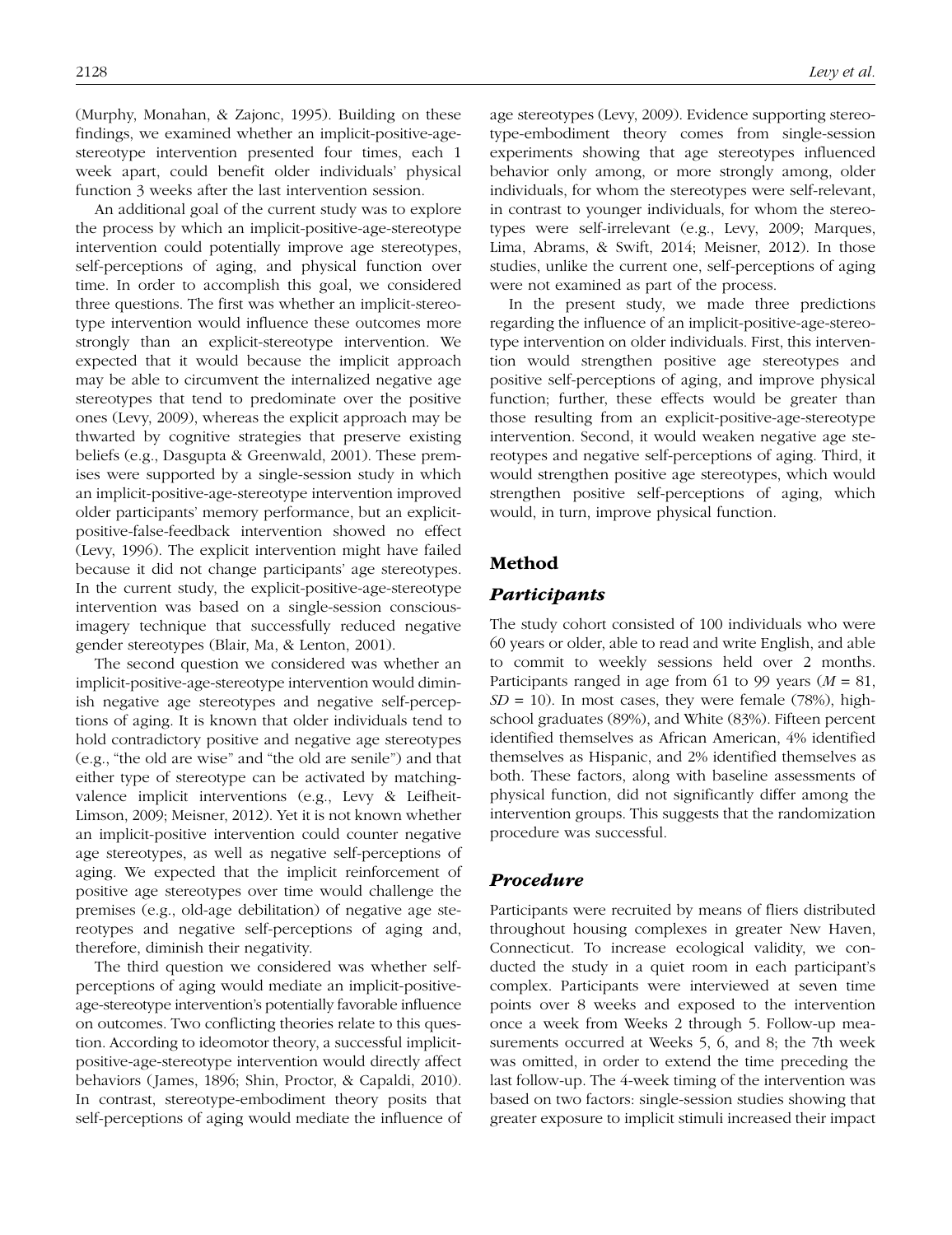(Levy, Hausdorff, Hencke, & Wei, 2000; Murphy et al., 1995) and clinical trials targeting physical outcomes with older individuals (e. g., Hiyama, Yamada, Kitagawa, Tei, & Okada, 2012).

Participants were unaware of the hypotheses and the nature of the group to which they had been assigned. Of the three experimenters, two (who tested 90% of the participants) were unaware of the hypotheses and intervention assignment; the pattern of significant results did not differ among the three experimenters.

#### *Measures*

*Predictors: implicit and explicit interventions.* The study followed a 2 (implicit activity: positive-age-stereotype intervention vs. neutral condition)  $\times$  2 (explicit activity: positive-age-stereotype intervention vs. neutral condition) design in which each participant was randomly assigned to an implicit-positive-age-stereotypeintervention group (with a neutral-explicit condition), an explicit-positive-age-stereotype-intervention group (with a neutral-implicit condition), a combined implicit- and explicit-positive-age-stereotype-intervention group, or a control group with neutral-implicit and neutral-explicit conditions. The time participants spent on each task was matched in all groups.

The implicit- and explicit-positive-age-stereotype interventions were dissimilar in form but had a similar intended purpose of producing aging images, or pictures, either subliminally (the implicit intervention) or by essay prompts (the explicit intervention). Stereotypes have been described as creating "pictures" that "we carry about in our heads" (Lippman, 1922, p. 60).

*Implicit-positive-age-stereotype-intervention group*. Participants in the implicit-positive-age-stereotype-intervention group were subliminally exposed to positive age stereotypes by a technique that has been successfully used in single-session laboratory studies with older participants (e.g., Levy, 1996; Levy et al., 2000; Levy & Leifheit-Limson, 2009; Marques et al., 2014). We used SuperLab 4.0 (Cedrus, Phoenix, Arizona) to determine subliminal speeds for each individual and to present the age-stereotype stimuli.

To generate the age-stereotype stimuli, we followed Banaji, Hardin, and Rothman's (1993) method of generating gender-stereotype stimuli. A list of positive-agestereotype words was created by an intergenerational panel. The words used as stimuli were those rated by all members of a new intergenerational panel as 4 or lower on a scale that ranged from 1 (*extremely positive*) to 7 (*extremely negative*) and that were judged to be typically used in relation to old age (e.g., "spry").

Following the implicit-stereotype-presentation method developed by Devine (1989), we presented age stereotypes in five blocks, each containing 20 words, the first of which oriented the participant to the group category (i.e., "old" or "senior"). The subsequent 19 words were presented in a random order that included the other category word, four neutral words matched in length to the stereotype words (e.g., "another"), and the 12 positive-age-stereotype words, with two repeating. These words were flashed in black on a white background. To reduce the possibility of participants becoming familiar with the age-stereotype words, we created three implicit-intervention versions of the word list, among which the age-stereotype words varied. These versions were used in Weeks 2, 3, and 4, respectively; in Week 5, we repeated the words from Week 2.

As a result of the high variability in visual-processing speed between individuals at older ages (Wiegand et al., 2014), a descending-limits-paradigm method was used to determine the best stimulus-presentation speed that allowed perception without awareness for all participants. At the start of each of the four implicit-intervention sessions, stimuli with patterned masks (of nonsense symbols) flashed on participants' computer screens at gradually decreasing speeds. To prevent participants expecting to see words in actual trials, we used strings of random letters as stimuli. After each speed-specific block of stimuli presentations, the participant was asked, "Did you see any flashes on the screen?" If the participant reported seeing at least one flash, this speed was used for the intervention session. If the participant did not report seeing a flash, the speed-trials program ran at progressively slower speeds until the participant observed one (range =  $70-215$  ms,  $M = 170$  ms). The longer average speed needed for perception without awareness, compared with other single-session implicit-age-stereotype studies conducted with older individuals, likely reflects the fact that the current study's participants were, on average, about a decade older (e.g., Levy, 1996; Marques et al., 2014); the speeds of parafoveal-vision processing and information processing tend to decline linearly with later age (Hahn et al., 2009; Papp et al., 2014).

Participants were then exposed to the implicit-agestereotype intervention. After each stimulus was shown on the computer screen, participants indicated whether a flash appeared above or below a bull's-eye by pressing either an up or a down arrow on a computer keyboard. They were told to guess if they did not see anything, respond as quickly and accurately as possible, and keep their focus on the bull's-eye. The patterned mask covered the afterimage of the stereotype words to reduce the likelihood of perception with awareness.

Participants' response times did not significantly change over the four sessions, which suggests that there was not an increase in awareness. Further, when participants were asked after the intervention sessions what they had seen on the screen, their responses indicated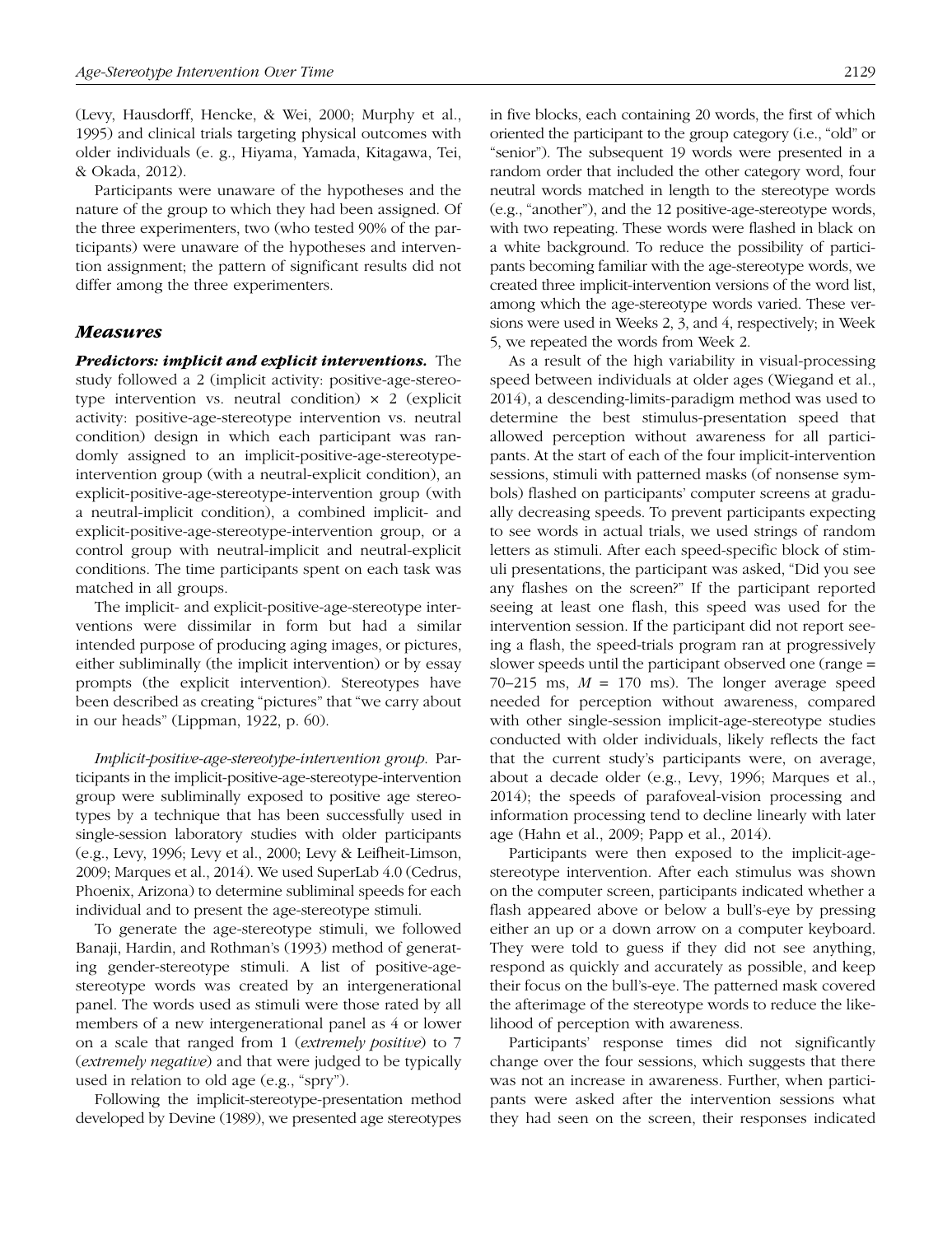that they were unaware of the implicit-intervention content (e.g., "saw a blur").

The participants in this group also took part in the neutral-explicit condition. It was identical to the neutralexplicit condition of the control group (see the Control Group section).

*Explicit-positive-age-stereotype-intervention group*. As in the implicit-positive-age-stereotype intervention, we created three versions of the explicit-positive-age-stereotype intervention: Participants were asked to imagine and then write about "a senior citizen who is mentally and physically healthy" (Weeks 2 and 5), "a female senior citizen who is mentally and physically healthy" (Week 3), or "a male senior citizen who is mentally and physically healthy" (Week 4). The technique was derived from a successful single-session intervention that induced counterstereotypical mental imagery in young participants by asking them to imagine a strong woman (Blair et al., 2001). The validity of the explicit intervention was supported by an intergenerational panel that was unaware of participants' group assignments. This panel rated all essays according to the positivity of the aging image they presented, on a scale from 1 (*extremely positive*) to 7 (*extremely negative*), with 4 indicating neutral. The positive-explicit-age-stereotype essays were rated as significantly more positive  $(M = 2.00, SD = 0.52)$  than those essays generated by the neutral-explicit comparison condition ( $M = 3.88$ ,  $SD = 0.25$ ),  $t(96) = 22.82$ ,  $p < .0001$ .

Participants in this group were also exposed to the neutral-implicit condition on a computer. It was identical to the neutral-implicit condition of the control group (see the Control Group section).

*Combined implicit- and explicit-positive-age-stereotypeintervention group*. Participants in this third group were exposed to both the implicit-positive-age-stereotype intervention and the explicit-positive-age-stereotype intervention.

*Control group*. Participants in the control group were exposed to both a neutral-implicit and a neutral-explicit condition. In the neutral-implicit condition, participants viewed neutral stimuli on a computer. These stimuli consisted of a random series of letters matched to the implicit-positive-age-stereotype words in length, number of syllables, beginning letter, and ending letter. In all other respects, the procedure for presenting the stimuli was identical to the one used in the implicit-positive-agestereotype intervention. In the neutral-explicit condition, participants were asked to imagine neutral topics (e.g., "the kinds of uniforms or clothes that people wear in different types of transportation roles") and then to write about this image.

*Outcome measures.* Participants in all groups responded to outcome measures at baseline and at Weeks 5, 6, and 8.

*Age stereotypes*. Age stereotypes were assessed with the Image of Aging Scale (Levy, Kasl, & Gill, 2004), which asks participants to indicate whether 18 items match "the kinds of images that come to mind when you think of old people in general (not including yourself)." Half the items are positive (e.g., "capable"), and half the items are negative (e.g., "helpless"). Participants are given a choice from 0 (*not at all matches my image of old people*) to 6 (*exactly matches my image of old people*). The overall measure for this scale was determined by reverse-scoring the negative items and then summing all the items. The scale has previously shown good 1-week test-retest reliability, internal consistency, and convergent validity with older individuals (Levy et al., 2004). To examine the second hypothesis, we created a negative-age-stereotype subset by adding the nine negative items that were found to uniquely load on a single factor (Hatcher, 1994).

*Self-perceptions of aging*. The same Image of Aging Scale items used to assess age stereotypes were used to assess self-perceptions of aging. Participants were instructed to indicate how much the items matched their image of "yourself as an old person." They were given a choice from 0 (*not at all the way I think about myself as an old person*) to 6 (*exactly the way I think about myself as an old person*). The overall measure for this scale was determined by reverse-scoring the negative items and then summing all the items. A negative-self-perceptionof-aging subset was created, in order to examine the second hypothesis, by adding scores from the nine negative items also used in the negative-age-stereotype subset.

*Physical function*. Physical function was assessed with the Short Physical Performance Battery (Guralnik et al., 1994), a well-established measure of physical function in older adults. It assesses strength, gait, and balance by examining (a) time to rise from a chair and return to the seated position five times, (b) time to walk 8 feet, and (c) ability to stand with feet together in the side-by-side, semitandem, and tandem positions for 10 s. Possible scores ranged from 0 to 12, with a higher score indicating better physical performance. Older individuals who receive lower scores on this measure have increased risk of disability, nursing-home placement, and mortality (Guralnik et al., 1994; Verghese, Holtzer, Lipton, & Wang, 2012).

*Covariates.* Age, sex, and health, as measured by number of medications, were included as covariates because they have been found to correlate with scores on the Short Physical Performance Battery (Buford et al., 2014; Guralnik et al., 1994; Verghese et al., 2012).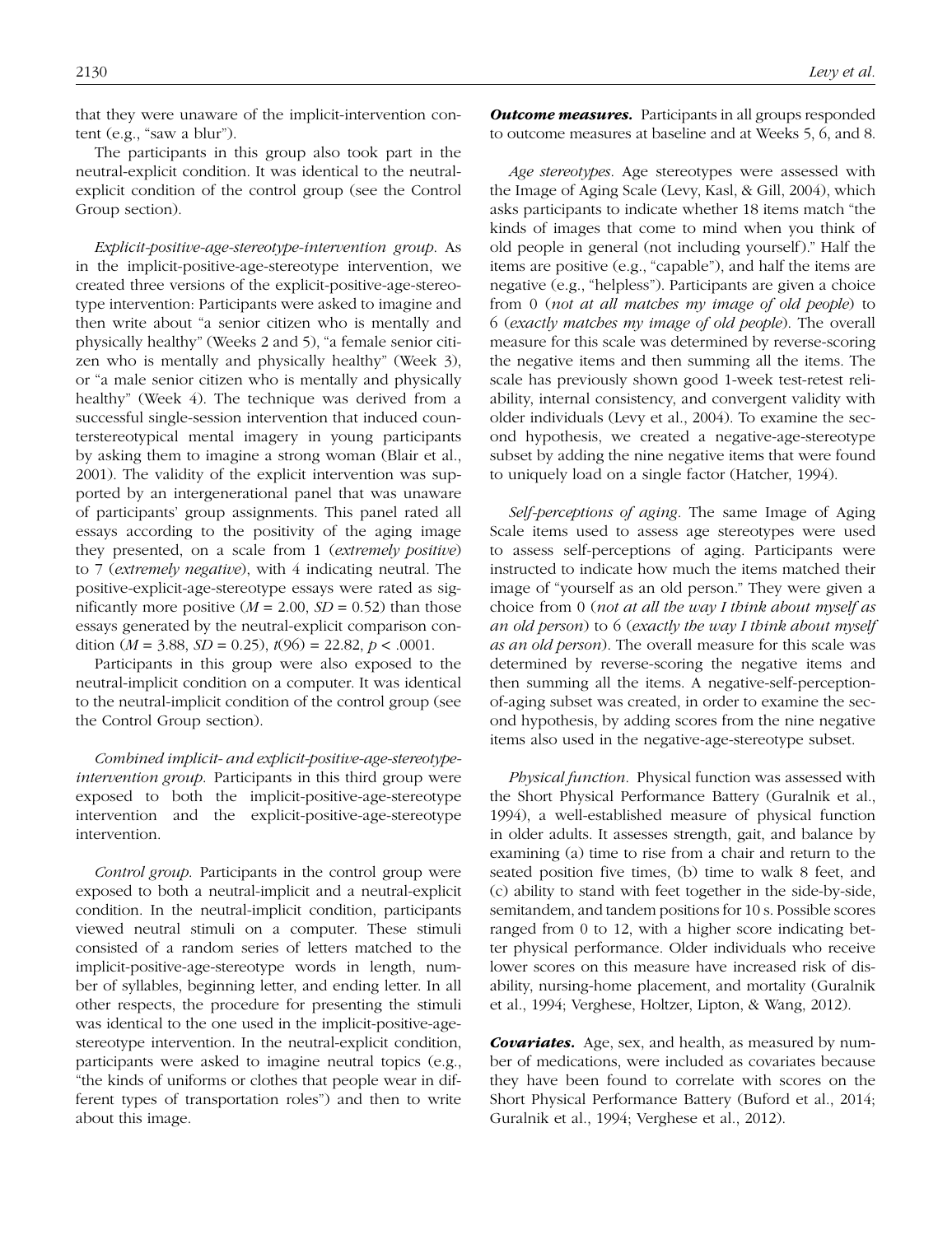

Fig. 1. Mean improvement from baseline, adjusted for covariates, in (a) positive age stereotypes, (b) positive self-perceptions of aging, and (c) physical function, separately for the implicit-positive-agestereotype intervention and neutral-implicit condition at each time point. Error bars represent +1 *SEM*. The asterisks above the bars indicate significant differences between groups at a given time point, whereas the asterisks above the brackets indicate the significance of the implicit intervention across the three time points (\**p* < .05, \*\**p* < .01).

## *Analytic plan*

We examined the first and second hypotheses with a series of repeated measures analyses of covariance (ANCOVA) models, which included the implicit and explicit interventions as the predictors, adjusting for age, sex, health, and the baseline values of the outcome measures. To address the third hypothesis, we constructed a structural equation model according to the steps suggested by Hatcher (1994), which allowed us to simultaneously test the four variables of the conceptual model in a predicted time sequence: the implicit intervention that took place at Weeks 2 through 5, positive age stereotypes at Week 5, positive self-perceptions of aging at Week 6, and physical function at Week 8. Structural equation modeling was also employed to examine whether an alternative sequence of the variables could fit the data and whether our conceptual model fully mediated the relationship between the implicit intervention and the physical-function outcome. The *p* values are presented as one-tailed tests, because we hypothesized a direction of the effects on the basis of single-session studies in which positive-age-stereotype interventions improved outcomes (Cumming, 2012; Levy, 2009; Marques et al., 2014; Meisner, 2012). All analyses were conducted with SAS (Version 9.3; SAS Institute, Cary, NC).

## Results

In support of the first hypothesis, findings showed that the implicit-positive-age-stereotype intervention significantly strengthened positive age stereotypes,  $F(1, 164) = 7.42$ ,  $p =$ .004, η*<sup>p</sup>* 2 = .065, 95% confidence interval (CI) = [.009, .160]; significantly strengthened positive self-perceptions of aging,  $F(1, 164) = 6.01$ ,  $p = .008$ ,  $\eta_p^2 = .051$ , 95% CI = [.005, .142]; and significantly improved physical function *F*(1, 164) = 5.93,  $p = .008$ ,  $\eta_p^2 = .08$ , 95% CI = [.023, .183] (see Fig. 1).

Further, the implicit-positive-age-stereotype intervention had a stronger influence on self-perceptions of aging and physical function than did the explicit-positive-agestereotype intervention, which yielded no significant effects on these factors. Although the explicit intervention significantly strengthened positive age stereotypes, *F*(1, 162) = 6.09, *p* = .01,  $\eta_p^2$  = .05, 95% CI = [.002, .142], the effect sizes indicated that the implicit intervention's influence on positive age stereotypes was 30% greater.

Additionally, the implicit-positive-age-stereotype intervention appeared to influence the content of the neutral essays. The participants exposed to this intervention were significantly more likely to present a positive image of aging than those in the neutral-implicit condition, *F*(1,  $(42) = 4.69$ ,  $p = 0.04$ , after we adjusted for covariates.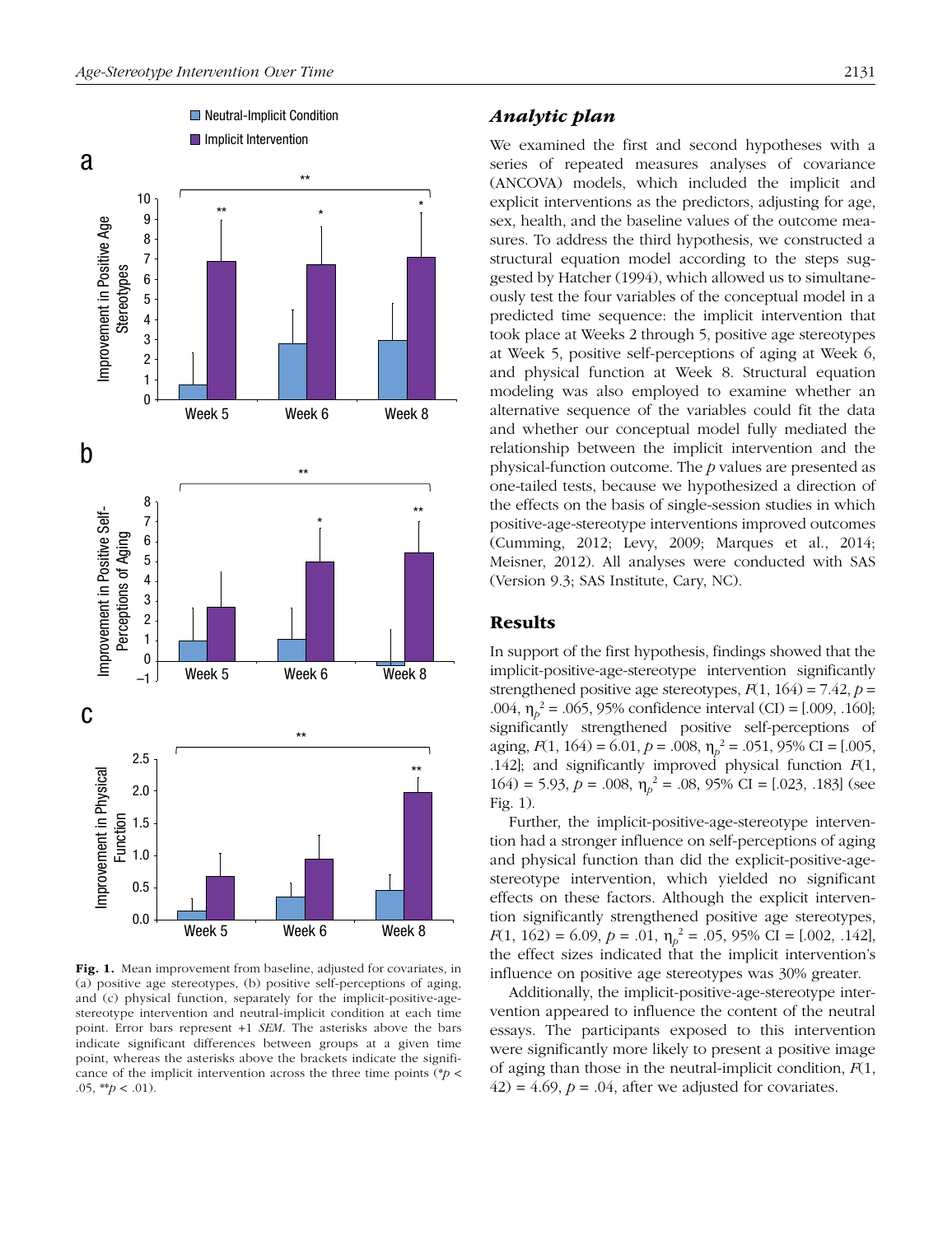| Measure and condition              | Week 1       | Week 5       | Week 6         | Week 8         |
|------------------------------------|--------------|--------------|----------------|----------------|
| Positive age stereotypes           |              |              |                |                |
| Implicit intervention              | 55.62 (1.52) | 63.36(1.86)  | 61.20(2.05)    | 61.56(2.05)    |
| Neutral-implicit condition         | 54.54 (1.41) | 54.90 (1.49) | 55.44 (1.55)   | 55.80 $(1.66)$ |
| Positive self-perceptions of aging |              |              |                |                |
| Implicit intervention              | 76.32 (1.96) | 80.10 (2.20) | 79.74 $(1.88)$ | 81.54 (1.91)   |
| Neutral-implicit condition         | 74.88 (1.85) | 75.42 (2.14) | 73.44 (2.01)   | 74.34 (2.23)   |
| Physical function                  |              |              |                |                |
| Implicit intervention              | 6.94(0.47)   | 7.61(0.54)   | 7.81(0.49)     | 8.28(0.46)     |
| Neutral-implicit condition         | 7.00(0.56)   | 7.15(0.55)   | 7.12(0.52)     | 7.09(0.55)     |
| Negative age stereotypes           |              |              |                |                |
| Implicit intervention              | 29.88 (1.13) | 26.28(1.55)  | 28.44 $(1.61)$ | 27.63(1.51)    |
| Neutral-implicit condition         | 31.68 (1.22) | 32.04 (1.04) | 30.51 $(1.41)$ | 30.69 (1.22)   |
| Negative self-perceptions of aging |              |              |                |                |
| Implicit intervention              | 16.65(1.34)  | 15.57(1.38)  | 15.93(1.23)    | 14.22(1.25)    |
| Neutral-implicit condition         | 18.54 (1.28) | 18.99 (1.52) | 19.17 (1.26)   | 18.72 (1.41)   |

Table 1. Comparison of Outcomes in the Implicit-Positive-Age-Stereotype Intervention and Neutral-Implicit Condition

Note: The table presents raw means with standard errors in parentheses.

In support of the second hypothesis, results from the repeated measures model showed that the implicitpositive-age-stereotype intervention significantly weakened negative age stereotypes,  $F(1, 162) = 3.30, p = .04$ ,  $\eta_p^2 = .04, 95\% \text{ CI} = [.008, .113].$  Similarly, the implicitpositive-age-stereotype intervention significantly weakened negative self-perceptions of aging, *F*(1, 162) = 3.65,  $p = .03$ ,  $\eta_p^2 = .03$ , 95% CI = [.001, .111].

The pattern of raw means (see Table 1) and findings from repeated measures models for the implicit intervention, unadjusted for age, sex, and health, were similar to the results from the adjusted repeated measures models. The following are the findings for the effect of the implicit intervention on the five outcomes in the unadjusted models: positive age stereotypes, *F*(1, 168) = 5.11, *p* = .01,  $\eta_p^2$  = .04, 95% CI = [.004, .123]; positive self-perceptions of aging, *F*(1, 168) = 3.10, *p* = .04,  $\eta_p^2$  = .03, 95% CI = [.0001, .0966]; physical function,  $F(1, 168) = 4.98$ ,  $p = .01$ ,  $\eta_p^2 = .05$ , 95% CI = [.004, .137]; negative age stereotypes, *F*(1, 166) = 2.08,  $p = .08$ ,  $\eta_p^2 = .02$ , 95% CI = [.002, .086]; and negative selfperceptions of aging,  $F(1, 166) = 2.04$ ,  $p = .08$ ,  $\eta_p^2 = .017$ , 95% CI = [.000, .079]. Although the last two outcomes did not meet the 95% level of significance ( $α = .05$ ) in the

unadjusted models, all five outcomes met the .05 level of significance in both the fully adjusted models and the models in which age alone was added as a covariate; age may therefore influence the processing of the implicit intervention (Hahn et al., 2009; Papp et al., 2014).

In support of the third hypothesis, results showed that the three predicted paths were significant in the expected direction and sequence (see Fig. 2 for the conceptual model). The structural equation model that tested the conceptual model met the goodness-of-fit criteria outlined by Hatcher (1994): comparative fit index = .99, rootmean-square error of approximation = .01, and  $\chi^2(3)$  = 2.29,  $p = .51$ .

Two alternative structural equation models were tested. In the first, the sequence of positive age stereotypes and self-perceptions of aging was switched by using positive self-perceptions of aging at Week 5 and positive age stereotypes at Week 6. The resulting model did not fit the data well; it resulted in a significant chisquare test,  $\chi^2(3) = 8.97$ ,  $p = .03$ , which indicates that this model significantly differed from the data collected.

We also examined whether the conceptual model, with the two-part mediation of age stereotypes and



Fig. 2. Conceptual model with results from the structural equation model testing the predicted links between the intervention and the three outcomes. Asterisks indicate significant paths (\**p* < .05, \*\**p* < .01, \*\*\**p* < .001).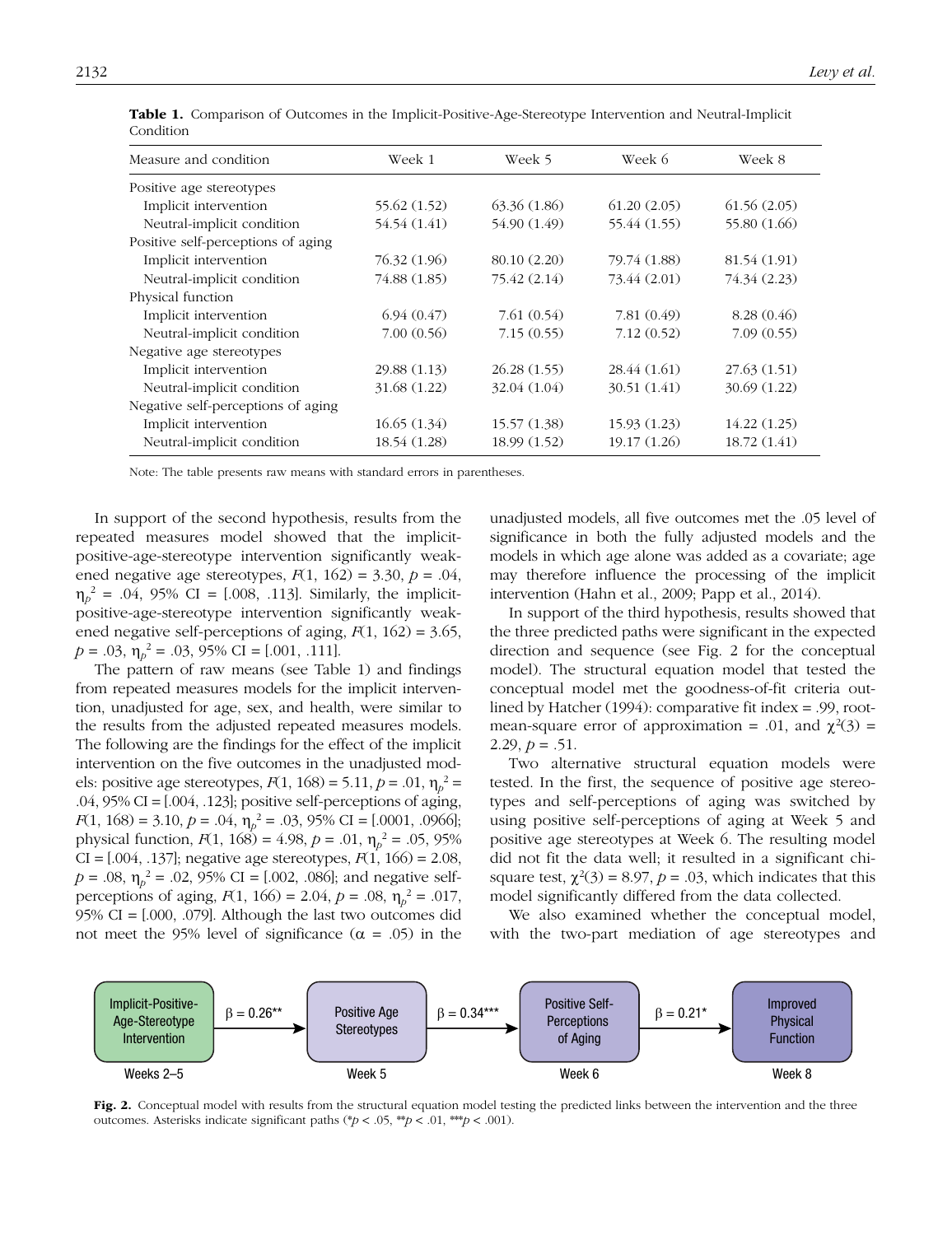self-perceptions, fully mediated the relationship between the intervention and the physical-function outcome. There were three results consistent with the structural-equationmodeling criteria for full mediation (Little, Card, Bovaird, Preacher, & Crandall, 2007). First, when the direct path between the implicit intervention and the physical-function outcome was added to the conceptual model, this path was nonsignificant (β = 0.12,  $p = .21$ ). Second, the three paths of the conceptual model remained significant when this direct path was added. Third, the fit indices did not significantly change when the direct path between the implicit intervention and physical function was eliminated. In sum, the predicted conceptual model fit the data better, or more parsimoniously, than the two alternative models.

## **Discussion**

This study demonstrated, for the first time, that an implicit intervention can significantly improve functioning over an extended period. The physical-function improvement that resulted from the 4-week implicit-positive-age-stereotype intervention was greater than the outcome of a 6-month-exercise intervention with a cohort of similar age (McAuley et al., 2013).

The implicit intervention seems to have exerted its influence through two processes. First, positive age stereotypes were immediately and significantly strengthened. Second, the structural equation modeling suggests that these enhanced stereotypes then acted, in effect, as an intervention that significantly strengthened positive self-perceptions of aging, which then acted as an intervention that significantly improved physical function.

It was also found for the first time that an implicit intervention could significantly decrease the negativity of age stereotypes and self-perceptions of aging. This was shown in the model that adjusted for relevant covariates. The effectiveness of the implicit intervention on the range of outcomes contrasts with the parallel explicit intervention, which only significantly improved positive age stereotypes.

In addition, the implicit intervention apparently helped the participants develop a positive-aging perception of their surroundings. As an example, a participant in this group wrote the following in response to the prompt to describe a room: "This room is designed principally to use the computers but we are doing many things to allow the world to see what can be done to enhance what elderly students do to help the world and themselves."

The longitudinal improvement of the positive age stereotypes is impressive because, prior to the implicit intervention, the participants were likely to have been habituated to the negative age stereotypes that prevail in society (e.g., Butler, 2008). The implicit intervention's success might have been due to its repetitive nature, which provided a countervailing habituation wherein the

positive age stereotypes gained familiarity and, thus, initiated a cascade of positive effects.

This study extends and integrates two lines of research with older individuals. Experimental research has previously shown that implicit-age-stereotype interventions influence outcomes in stereotype-congruent ways, but these studies were confined to single sessions (e.g., Levy & Leifheit-Limson, 2009; Marques et al., 2014; also see two meta-analyses: Horton, Baker, Pearce, & Deakin, 2008; Meisner, 2012). Additionally, community-based longitudinal studies have previously shown that more-positive views about aging predict better outcomes, but these studies did not include an implicit intervention (e.g., Cheng, Yip, Jim, & Hui, 2012; Levy et al., 2002; Moser, Spagnoli, & Santos-Eggimann, 2011; Sargent-Cox et al., 2012).

Assimilated negative stereotypes exist in other targeted groups, with injurious outcomes (e.g., Rivera & Paredez, 2014). Whether a repetitive implicit intervention would also succeed in those cases awaits investigation. For older individuals, however, this approach led to a process that appeared to create an implicit fitness center.

#### Author Contributions

B. R. Levy developed the study concept. B. R. Levy, P. H. Chung, and C. Pilver developed the study design. C. Pilver oversaw data collection and data entry. C. Pilver and M. D. Slade conducted data analysis. B. R. Levy drafted and revised the manuscript with advice from the other authors.

#### Acknowledgments

We thank the study participants for their commitment and Jerry Domian of Yale Information Technology Services for creating the table and figures.

#### Declaration of Conflicting Interests

The authors declared that they had no conflicts of interest with respect to their authorship or the publication of this article.

#### Funding

This research was supported by grants to B. R. Levy from the National Institute on Aging (R01AG023993); National Heart, Lung and Blood Institute (R01HL089314); and the Patrick and Catherine Weldon Donaghue Medical Research Foundation. C. Pilver was supported by a National Institute of Mental Health Postdoctoral Fellowship (5-T32-MH01423537).

#### References

- Banaji, M. R., Hardin, C., & Rothman, A. J. (1993). Implicit stereotyping in person judgment. *Journal of Personality and Social Psychology*, *65*, 272–281. doi:10.1037/0022- 3514.65.2.272
- Blair, I. V., Ma, J. E., & Lenton, A. P. (2001). Imagining stereotypes away: The moderation of implicit stereotypes through mental imagery. *Journal of Personality and Social Psychology*, *81*, 828–841. doi:10.1037/0022-3514.81.5.828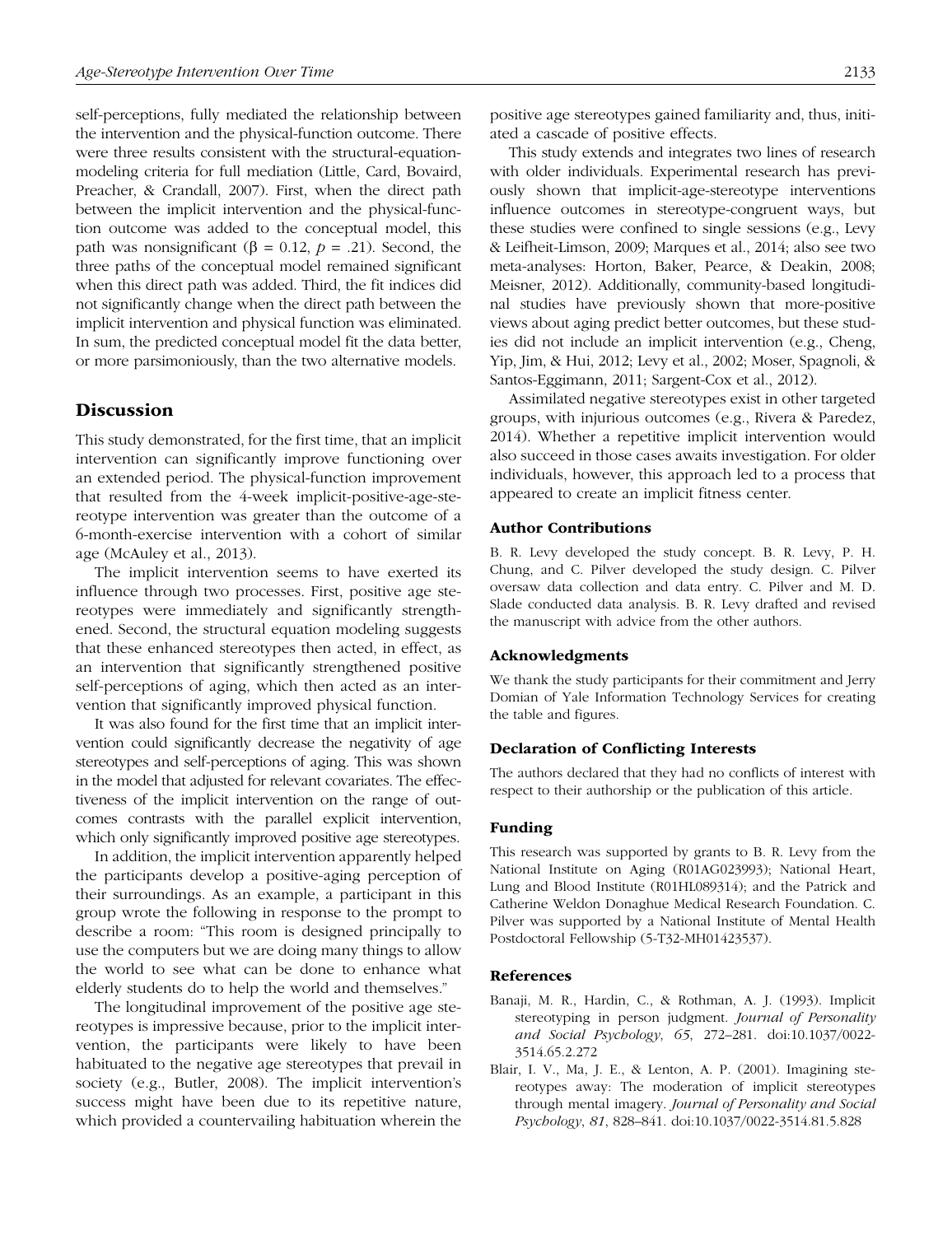- Buford, T. W., Hsu, F. C., Brinkley, T. E., Carter, C. S., Church, T. S., Dodson, J. A., . . . LIFE Research Group. (2014). Genetic influence on exercise-induced changes in physical function among mobility-limited older adults. *Physiological Genomics*, *46*, 149–158. doi:10.1152/physiolgenomics.00169.2013
- Butler, R. N. (2008). *The longevity revolution: The benefits and challenges of living a long life*. New York, NY: Public Affairs.
- Cheng, S., Yip, L. C. Y., Jim, O. T. T., & Hui, A. N. N. (2012). Self-perception of aging and acute medical events in chronically institutionalized middle-aged and older persons with schizophrenia. *International Journal of Geriatric Psychiatry*, *27*, 907–913. doi:10.1002/gps.2798
- Cumming, G. (2012). *Understanding the new statistics: Effect sizes, confidence intervals, and meta analyses*. New York, NY: Routledge.
- Dasgupta, N., & Greenwald, A. G. (2001). On the malleability of automatic attitudes: Combating automatic prejudice with images of admired and disliked individuals. *Journal of Personality and Social Psychology*, *81*, 800–814. doi:10.1037/0022-3514.81.5.800
- Devine, P. G. (1989). Stereotypes and prejudice: Their automatic and controlled components. *Journal of Personality and Social Psychology*, *56*, 5–18. doi:10.1037/0022-3514.56.1.5
- Guralnik, J. M., Simonsick, E. M., Ferrucci, L., Glynn, R. J., Berkman, L. F., Blazer, D. G., . . . Wallace, R. B. (1994). A short physical performance battery assessing lower extremity function: Association with self-reported disability and prediction of mortality and nursing home admission. *Journal of Gerontology*, *49*, M85–M94. doi:10.1093/ geronj/49.2.M85
- Hahn, G. A., Messias, A., MacKeben, M., Dietz, K., Horwath, K., Hyvärinen, L., . . . Trauzettel-Klosinski, S. (2009). Parafoveal letter recognition at reduced contrast in normal aging and in patients with risk factors for AMD. *Graefe's Archive for Clinical and Experimental Ophthalmology*, *247*, 43–51. doi:10.1007/s00417-008-0919-z
- Hatcher, L. (1994). *Step-by-step approach to using the SAS system for factor analysis and structural equation modeling*. Cary, NC: SAS Institute.
- Hiyama, Y., Yamada, M., Kitagawa, A., Tei, N., & Okada, S. (2012). A four-week walking exercise programme in patients with knee osteoarthritis improves the ability of dualtask performance: A randomized controlled trial. *Clinical Rehabilitation*, *26*, 403–412. doi:10.1177/0269215511421028
- Horton, S., Baker, J., Pearce, G. W., & Deakin, J. M. (2008). On the malleability of performance: Implications for seniors. *Journal of Applied Gerontology*, *27*, 446–465. doi:10.1177/0733464808315291
- James, W. (1896). *The principles of psychology*. New York, NY: Henry Holt.
- Levy, B. R. (1996). Improving memory in old age through implicit self-stereotyping. *Journal of Personality and Social Psychology*, *71*, 1092–1107. doi:10.1037/0022-3514.71.6.1092
- Levy, B. R. (2009). Stereotype embodiment: A psychosocial approach to aging. *Current Directions in Psychological Science*, *18*, 332–336. doi:10.1111/j.1467-8721.2009.01662.x
- Levy, B. R., Hausdorff, J. M., Hencke, R., & Wei, J. Y. (2000). Reducing cardiovascular stress with positive self-stereotypes

of aging. *The Journals of Gerontology Series B: Psychological Sciences & Social Sciences*, *55*, 205–213. doi:10.1093/ geronb/55.4.P205

- Levy, B. R., Kasl, S. V., & Gill, T. M. (2004). Image of Aging Scale. *Perceptual & Motor Skills*, *99*, 208–210. doi:10.2466/ pms.99.1.208-210
- Levy, B. R., & Leifheit-Limson, E. (2009). The stereotype-matching effect: Greater influence on functioning when age stereotypes correspond to outcomes. *Psychology and Aging*, *24*, 230–233. doi:10.1037/a0014563
- Levy, B. R., Slade, M. D., & Kasl, S. V. (2002). Longitudinal benefit of positive self-perceptions of aging on functioning health. *The Journals of Gerontology Series B: Psychological Sciences & Social Sciences*, *57*, 409–417. doi:10.1093/geronb/57.5.P409
- Levy, B. R., Slade, M. D., Murphy, T. E., & Gill, T. M. (2012). Association between positive age stereotypes and recovery from disability in older persons. *The Journal of the American Medical Association*, *308*, 1972–1973. doi:10.1001/ jama.2012.14541
- Lippman, W. (1922). *Public opinion*. New York, NY: Harcourt, Brace.
- Little, T. D., Card, N. A., Bovaird, J. A., Preacher, K. J., & Crandall, C. S. (2007). Structural equation modeling of mediation and moderation with contextual factors. In T. D. Little, J. A. Bovaird, & N. A. Card (Eds.), *Modeling contextual effects in longitudinal studies* (pp. 207–230). Mahwah, NJ: Erlbaum.
- Marques, S., Lima, M. L., Abrams, D., & Swift, H. (2014). Will to live in older people's medical decisions: Immediate and delayed effects of aging stereotypes. *Journal of Applied Social Psychology*, *44*, 399–408. doi:10.1111/jasp.12231
- McAuley, E. W., Wójcicki, T. R., Gothe, N. P., Mailey, E. L., Szabo, A. N., Fanning, J., . . . Mullen, S. P. (2013). Effects of a DVD-delivered exercise intervention on physical function in older adults. *The Journals of Gerontology Series A: Biological Sciences & Medical Sciences*, *68*, 1076–1082. doi:10.1093/gerona/glt014
- Meisner, B. A. (2012). A meta-analysis of positive and negative age stereotype priming effects on behavior among older adults. *The Journals of Gerontology Series B: Psychological Sciences & Social Sciences*, *67*, 13–17. doi:10.1093/geronb/gbr062
- Moser, C., Spagnoli, J., & Santos-Eggimann, B. (2011). Selfperception of aging and vulnerability to adverse outcomes at the age of 65–70 years. *The Journals of Gerontology Series B: Psychological Sciences & Social Sciences*, *66*, 675–680. doi:10.1093/geronb/gbr052
- Murphy, S. T., Monahan, J. L., & Zajonc, R. B. (1995). Additivity of nonconscious affect: Combined effects of priming and exposure. *Journal of Personality and Social Psychology*, *69*, 589–602. doi:10.1037/0022-3514.69.4.589
- Papp, K. V., Kaplan, R. F., Springate, B., Moscufo, N., Wakefield, D. B., Guttmann, C. R., & Wolfson, L. (2014). Processing speed in normal aging: Effects of white matter hyperintensities and hippocampal volume loss. *Aging, Neuropsychology, and Cognition: A Journal on Normal and Dysfunctional Development*, *21*, 197–213. doi:10.1080/1382 5585.2013.795513
- Rivera, L. M., & Paredez, S. M. (2014). Stereotypes can "get under the skin": Testing a self-stereotyping and